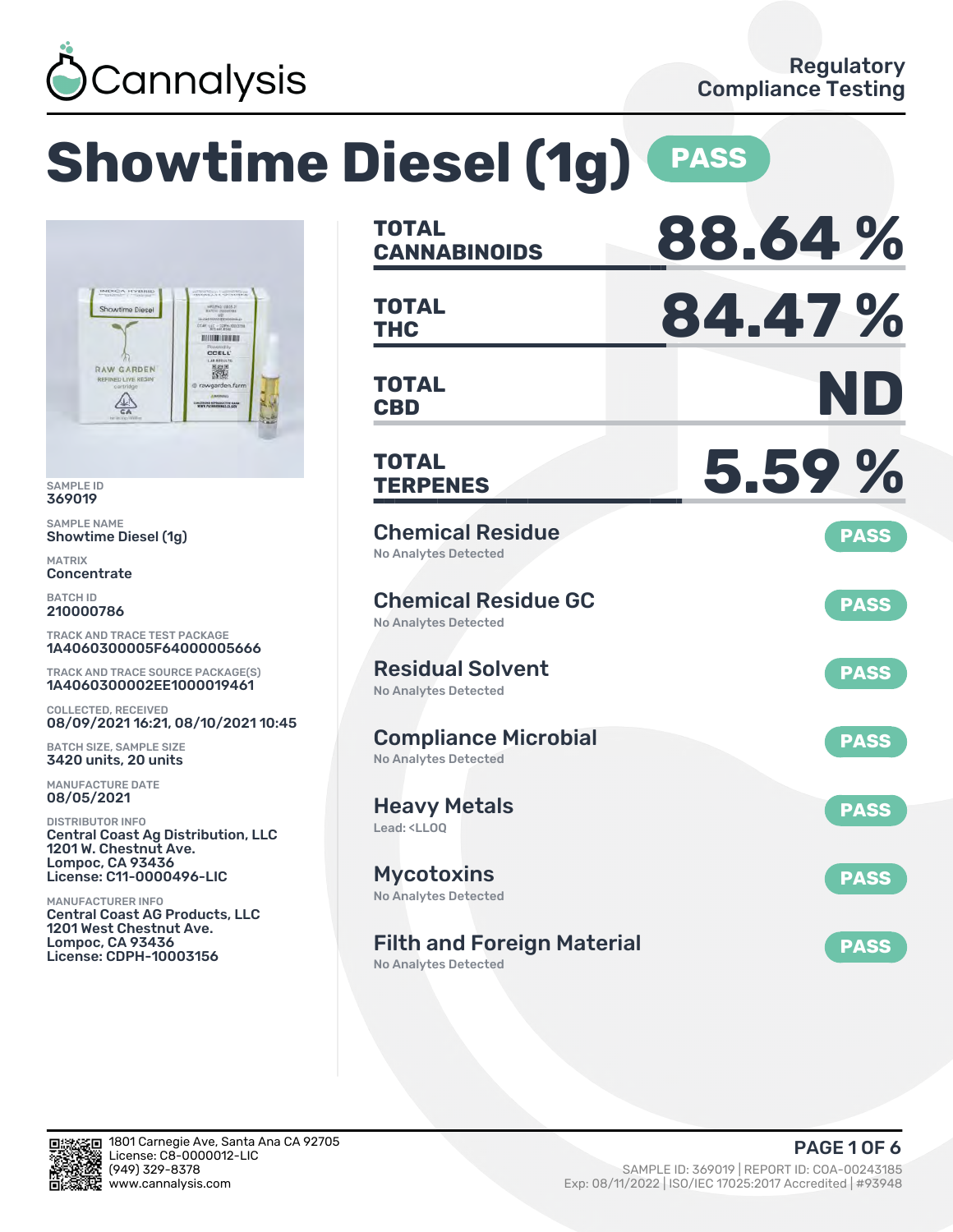

# CANNABINOID ANALYSIS

Total THC,CBD value(s) have been decarboxylated.

| TOTAL THC:          | 844.7 mg/g (84.47 %), 844.7 mg per package |
|---------------------|--------------------------------------------|
| TOTAL CBD:          | ND.                                        |
| TOTAL CANNABINOIDS: | 886.4 mg/g (88.64 %)                       |

UNIT OF MEASUREMENT: Milligrams per Gram(mg/g)

| <b>ANALYTE</b>         | <b>RESULT</b>        | LOD    | <b>LLOO</b> | <b>ANALYTE</b>   | <b>RESULT</b>        | <b>LOD</b> | <b>LLOO</b> |
|------------------------|----------------------|--------|-------------|------------------|----------------------|------------|-------------|
| THCa                   | ND                   | 0.2000 | 0.4000      | CBD <sub>v</sub> | <b>ND</b>            | 0.2000     | 0.4000      |
| D9THC                  | 844.7 mg/g (84.47 %) | 0.2000 | 0.4000      | CBGa             | <b>ND</b>            | 0.2000     | 0.4000      |
| D8THC                  | ND                   | 0.2000 | 0.4000      | <b>CBG</b>       | 25.22 mg/g (2.522 %) | 0.2000     | 0.4000      |
| <b>THC<sub>v</sub></b> | 16.48 mg/g (1.648 %) | 0.2000 | 0.4000      | CBN              | ND                   | 0.2000     | 0.4000      |
| CBDa                   | <b>ND</b>            | 0.2000 | 0.4000      | <b>CBC</b>       | <b>ND</b>            | 0.2000     | 0.4000      |
| CBD                    | ND                   | 0.2000 | 0.4000      |                  |                      |            |             |
|                        |                      |        |             |                  |                      |            |             |

#### ADDITIONAL INFORMATION

| Method:              | SOP-TECH-001 | Sample Prepped: 08/10/2021 15:29  | Sample Approved: 08/11/2021 12:56  |  |
|----------------------|--------------|-----------------------------------|------------------------------------|--|
| Instrument: UPLC-DAD |              | Sample Analyzed: 08/10/2021 17:52 | Prep-Analytical Batch: 31748-25861 |  |



## TERPENE ANALYSIS

TOTAL TERPENES: 55.97 mg/g (5.597 %)

| <b>UNIT OF MEASUREMENT:</b> | Milligrams per Gram(mg/g)  |        |                  |  |  |  |
|-----------------------------|----------------------------|--------|------------------|--|--|--|
| <b>ANALYTE</b>              | <b>RESULT</b>              | LOD    | LL <sub>0</sub>  |  |  |  |
| 3-Carene                    | <b>ND</b>                  | 1.000  | 2.5              |  |  |  |
| Alpha cedrene               | <b>ND</b>                  | 1.000  | 2.5              |  |  |  |
| Alpha pinene                | 1.889 mg/g (0.1889 %)      | 0.1000 | 1.0 <sub>1</sub> |  |  |  |
| Alpha terpineol             | $0.7693$ mg/g $(0.0769\%)$ | 0.3260 | 0.6              |  |  |  |
| Beta myrcene                | 12.95 mg/g (1.295 %)       | 0.5000 | 1.0(             |  |  |  |
| Borneol                     | <b>ND</b>                  | 1.000  | 2.5              |  |  |  |
| Camphor                     | <b>ND</b>                  | 0.1000 | 0.5              |  |  |  |
| Cedrol                      | <b>ND</b>                  | 0.5000 | 1.0(             |  |  |  |
| Cis nerolidol               | <b>ND</b>                  | 2.500  | 5.0              |  |  |  |
| Fenchol                     | $1.363$ mg/g (0.1363 %)    | 0.5000 | 1.0 <sub>1</sub> |  |  |  |
| Gamma terpinene             | <b>ND</b>                  | 0.1000 | 0.5              |  |  |  |
| Geranyl acetate             | <b>ND</b>                  | 0.1000 | 0.5              |  |  |  |
| Isoborneol                  | <b>ND</b>                  | 0.5000 | 1.0 <sub>1</sub> |  |  |  |
| Limonene                    | 17.21 mg/g (1.721 %)       | 0.5000 | 2.5              |  |  |  |
| Menthol                     | <b>ND</b>                  | 1.000  | 2.5              |  |  |  |
| Ocimene <sub>2</sub>        | 4.462 mg/g (0.4462 %)      | 0.3450 | 1.72             |  |  |  |
| P-mentha-1,5-diene ND       |                            | 0.5000 | 1.0(             |  |  |  |
| Sabinene                    | <b>ND</b>                  | 0.5000 | 1.0 <sub>1</sub> |  |  |  |
| Trans beta farnesene ND     |                            | 2.500  | 5.0              |  |  |  |
| Trans nerolidol             | <b>ND</b>                  | 0.5000 | 2.5              |  |  |  |
|                             |                            |        |                  |  |  |  |

| <b>ANALYTE</b>          | <b>RESULT</b>            | LOD    | <b>LLOQ</b> | <b>ANALYTE</b>      | <b>RESULT</b>                                       | <b>LOD</b> | <b>LLOQ</b> |
|-------------------------|--------------------------|--------|-------------|---------------------|-----------------------------------------------------|------------|-------------|
| 3-Carene                | <b>ND</b>                | 1.000  | 2.500       | Alpha bisabolol     | <ll0q< td=""><td>0.1000</td><td>0.5000</td></ll0q<> | 0.1000     | 0.5000      |
| Alpha cedrene           | <b>ND</b>                | 1.000  | 2.500       | Alpha humulene      | 1.938 mg/g $(0.1938\%)$                             | 0.5000     | 1.000       |
| Alpha pinene            | 1.889 mg/g (0.1889 %)    | 0.1000 | 1.000       | Alpha terpinene     | <b>ND</b>                                           | 0.5000     | 1.000       |
| Alpha terpineol         | 0.7693 mg/g $(0.0769\%)$ | 0.3260 | 0.6520      | Beta caryophyllene  | 7.153 mg/g (0.7153 %)                               | 0.5000     | 1.000       |
| Beta myrcene            | 12.95 mg/g (1.295 %)     | 0.5000 | 1.000       | Beta pinene         | 2.767 mg/g $(0.2767%)$                              | 0.6070     | 1.214       |
| Borneol                 | <b>ND</b>                | 1.000  | 2.500       | Camphene            | <b>ND</b>                                           | 0.5000     | 1.000       |
| Camphor                 | <b>ND</b>                | 0.1000 | 0.5000      | Caryophyllene oxide | <b>ND</b>                                           | 0.5000     | 2.500       |
| Cedrol                  | <b>ND</b>                | 0.5000 | 1.000       | Cis geraniol        | <b>ND</b>                                           | 1.000      | 2.500       |
| Cis nerolidol           | <b>ND</b>                | 2.500  | 5.000       | Eucalyptol          | <b>ND</b>                                           | 0.1000     | 0.5000      |
| Fenchol                 | 1.363 mg/g $(0.1363\%)$  | 0.5000 | 1.000       | Fenchone            | <b>ND</b>                                           | 0.1000     | 0.5000      |
| Gamma terpinene         | <b>ND</b>                | 0.1000 | 0.5000      | Gamma terpineol     | <b>ND</b>                                           | 0.2090     | 0.5230      |
| Geranyl acetate         | ND                       | 0.1000 | 0.5000      | Guaiol              | <b>ND</b>                                           | 2.500      | 5.000       |
| Isoborneol              | <b>ND</b>                | 0.5000 | 1.000       | Isopulegol          | <b>ND</b>                                           | 2.500      | 5.000       |
| Limonene                | 17.21 mg/g (1.721 %)     | 0.5000 | 2.500       | Linalool            | 4.578 mg/g (0.4578 %)                               | 0.5000     | 1.000       |
| Menthol                 | ND.                      | 1.000  | 2.500       | Ocimene 1           | <b>ND</b>                                           | 0.1550     | 0.3100      |
| Ocimene 2               | 4.462 mg/g (0.4462 %)    | 0.3450 | 1.725       | P-cymene            | <b>ND</b>                                           | 0.5230     | 1.045       |
| P-mentha-1,5-diene ND   |                          | 0.5000 | 1.000       | Pulegone            | <b>ND</b>                                           | 0.1000     | 0.5000      |
| Sabinene                | <b>ND</b>                | 0.5000 | 1.000       | Terpinolene         | $0.8875$ mg/g $(0.0888%)$                           | 0.1000     | 0.5000      |
| Trans beta farnesene ND |                          | 2.500  | 5.000       | Trans geraniol      | <b>ND</b>                                           | 0.5000     | 2.500       |
| Trans nerolidol         | <b>ND</b>                | 0.5000 | 2.500       | Valencene           | <b>ND</b>                                           | 0.5000     | 1.000       |

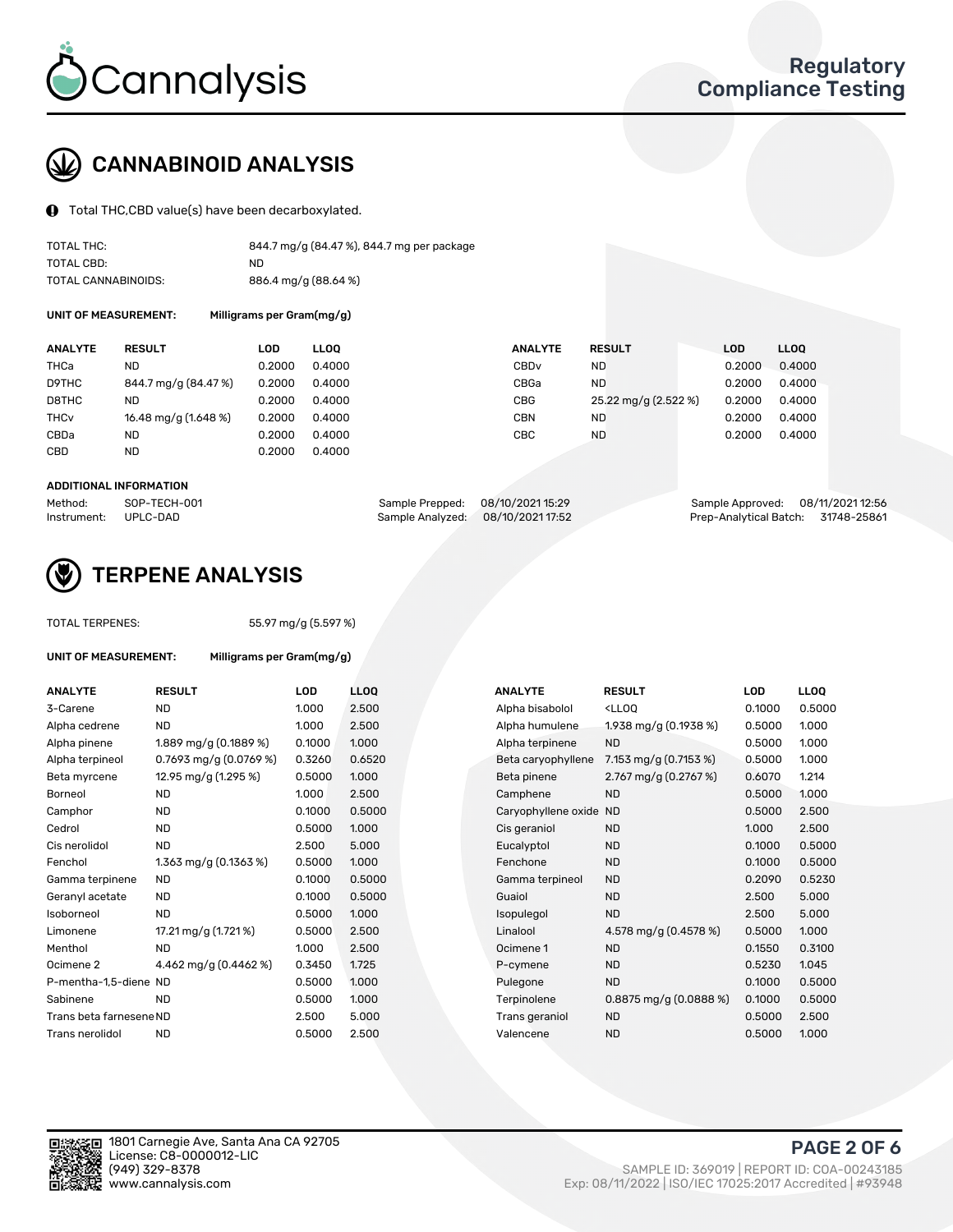

## Regulatory Compliance Testing

#### ADDITIONAL INFORMATION

| Method:     | SOP-TECH-02 |
|-------------|-------------|
| Instrument: | GC-MS-FID   |

Method: SOP-TECH-027 Sample Prepped: 08/10/2021 14:24 Sample Approved: 08/11/2021 13:59 Prep-Analytical Batch: 31749-25850



CHEMICAL RESIDUE ANALYSIS PASS

UNIT OF MEASUREMENT: Micrograms per Gram(ug/g)

| <b>ANALYTE</b>    | <b>RESULT</b> | LOD    | <b>LLOQ</b> | <b>ACTION LEVEL</b> |      | <b>ANALYTE</b>      | <b>RESULT</b> | <b>LOD</b> | <b>LLOQ</b> | <b>ACTION LEVEL</b> |      |
|-------------------|---------------|--------|-------------|---------------------|------|---------------------|---------------|------------|-------------|---------------------|------|
| Abamectin         | <b>ND</b>     | 0.0200 | 0.0400      | 0.1000              | Pass | Acephate            | <b>ND</b>     | 0.0200     | 0.0400      | 0.1000              | Pass |
| Acequinocyl       | <b>ND</b>     | 0.0200 | 0.0400      | 0.1000              | Pass | Acetamiprid         | <b>ND</b>     | 0.0200     | 0.0400      | 0.1000              | Pass |
| Aldicarb          | <b>ND</b>     | 0.0200 | 0.0400      | 0.0                 | Pass | Azoxystrobin        | <b>ND</b>     | 0.0200     | 0.0400      | 0.1000              | Pass |
| Bifenazate        | <b>ND</b>     | 0.0200 | 0.0400      | 0.1000              | Pass | <b>Bifenthrin</b>   | <b>ND</b>     | 0.0200     | 0.0400      | 3.000               | Pass |
| <b>Boscalid</b>   | <b>ND</b>     | 0.0200 | 0.0400      | 0.1000              | Pass | Carbarvl            | <b>ND</b>     | 0.0200     | 0.0400      | 0.5000              | Pass |
| Carbofuran        | <b>ND</b>     | 0.0200 | 0.0400      | 0.0                 | Pass | Chlorantraniliprole | <b>ND</b>     | 0.0200     | 0.0400      | 10.00               | Pass |
| Clofentezine      | <b>ND</b>     | 0.0200 | 0.0400      | 0.1000              | Pass | Coumaphos           | <b>ND</b>     | 0.0200     | 0.0400      | 0.0                 | Pass |
| Cyfluthrin        | <b>ND</b>     | 0.4000 | 1.000       | 2.000               | Pass | Cypermethrin        | <b>ND</b>     | 0.4000     | 1.000       | 1.000               | Pass |
| Daminozide        | <b>ND</b>     | 0.0200 | 0.0400      | 0.0                 | Pass | Diazinon            | <b>ND</b>     | 0.0200     | 0.0400      | 0.1000              | Pass |
| <b>Dichlorvos</b> | <b>ND</b>     | 0.0200 | 0.0400      | 0.0                 | Pass | Dimethoate          | <b>ND</b>     | 0.0200     | 0.0400      | 0.0                 | Pass |
| Dimethomorph      | <b>ND</b>     | 0.0200 | 0.0400      | 2.000               | Pass | <b>Ethoprophos</b>  | <b>ND</b>     | 0.0200     | 0.0400      | 0.0                 | Pass |
| Etofenprox        | <b>ND</b>     | 0.0200 | 0.0400      | 0.0                 | Pass | Etoxazole           | <b>ND</b>     | 0.0200     | 0.0400      | 0.1000              | Pass |
| Fenhexamid        | <b>ND</b>     | 0.0200 | 0.0400      | 0.1000              | Pass | Fenoxycarb          | <b>ND</b>     | 0.0200     | 0.0400      | 0.0                 | Pass |
| Fenpyroximate     | <b>ND</b>     | 0.0200 | 0.0400      | 0.1000              | Pass | Fipronil            | <b>ND</b>     | 0.0400     | 0.1000      | 0.0                 | Pass |
| Flonicamid        | <b>ND</b>     | 0.0200 | 0.0400      | 0.1000              | Pass | Fludioxonil         | <b>ND</b>     | 0.0200     | 0.0400      | 0.1000              | Pass |
| Hexythiazox       | <b>ND</b>     | 0.0200 | 0.0400      | 0.1000              | Pass | Imazalil            | <b>ND</b>     | 0.0200     | 0.0400      | 0.0                 | Pass |
| Imidacloprid      | <b>ND</b>     | 0.0200 | 0.0400      | 5.000               | Pass | Kresoxim methyl     | <b>ND</b>     | 0.0200     | 0.0400      | 0.1000              | Pass |
| Malathion         | <b>ND</b>     | 0.0200 | 0.0400      | 0.5000              | Pass | Metalaxyl           | <b>ND</b>     | 0.0200     | 0.0400      | 2.000               | Pass |
| Methiocarb        | <b>ND</b>     | 0.0200 | 0.0400      | 0.0                 | Pass | Methomyl            | <b>ND</b>     | 0.0200     | 0.0400      | 1.000               | Pass |
| Mevinphos         | <b>ND</b>     | 0.0200 | 0.0400      | 0.0                 | Pass | Myclobutanil        | <b>ND</b>     | 0.0200     | 0.0400      | 0.1000              | Pass |
| Naled             | <b>ND</b>     | 0.0200 | 0.0400      | 0.1000              | Pass | Oxamyl              | <b>ND</b>     | 0.0200     | 0.0400      | 0.5000              | Pass |
| Paclobutrazol     | <b>ND</b>     | 0.0200 | 0.0400      | 0.0                 | Pass | Permethrins         | <b>ND</b>     | 0.0400     | 0.1000      | 0.5000              | Pass |
| Phosmet           | <b>ND</b>     | 0.0200 | 0.0400      | 0.1000              | Pass | Piperonyl butoxide  | <b>ND</b>     | 0.0200     | 0.0400      | 3.000               | Pass |
| Prallethrin       | <b>ND</b>     | 0.0200 | 0.0400      | 0.1000              | Pass | Propiconazole       | <b>ND</b>     | 0.0200     | 0.0400      | 0.1000              | Pass |
| Propoxur          | <b>ND</b>     | 0.0200 | 0.0400      | 0.0                 | Pass | Pyrethrins          | <b>ND</b>     | 0.0200     | 0.0400      | 0.5000              | Pass |
| Pyridaben         | <b>ND</b>     | 0.0200 | 0.0400      | 0.1000              | Pass | Spinetoram          | <b>ND</b>     | 0.0200     | 0.0400      | 0.1000              | Pass |
| Spinosad          | <b>ND</b>     | 0.0300 | 0.0700      | 0.1000              | Pass | Spiromesifen        | <b>ND</b>     | 0.0200     | 0.0400      | 0.1000              | Pass |
| Spirotetramat     | <b>ND</b>     | 0.0200 | 0.0400      | 0.1000              | Pass | Spiroxamine         | <b>ND</b>     | 0.0200     | 0.0400      | 0.0                 | Pass |
| Tebuconazole      | <b>ND</b>     | 0.0200 | 0.0400      | 0.1000              | Pass | Thiacloprid         | <b>ND</b>     | 0.0200     | 0.0400      | 0.0                 | Pass |
| Thiamethoxam      | <b>ND</b>     | 0.0200 | 0.0400      | 5.000               | Pass | Trifloxystrobin     | <b>ND</b>     | 0.0200     | 0.0400      | 0.1000              | Pass |

### ADDITIONAL INFORMATION

Method: SOP-TECH-002 Sample Prepped: 08/10/2021 13:19 Sample Approved: 08/11/2021 16:20<br>Instrument: LC-MS/MS Sample Analyzed: 08/10/2021 14:06 Prep-Analytical Batch: 31743-25847 Prep-Analytical Batch: 31743-25847

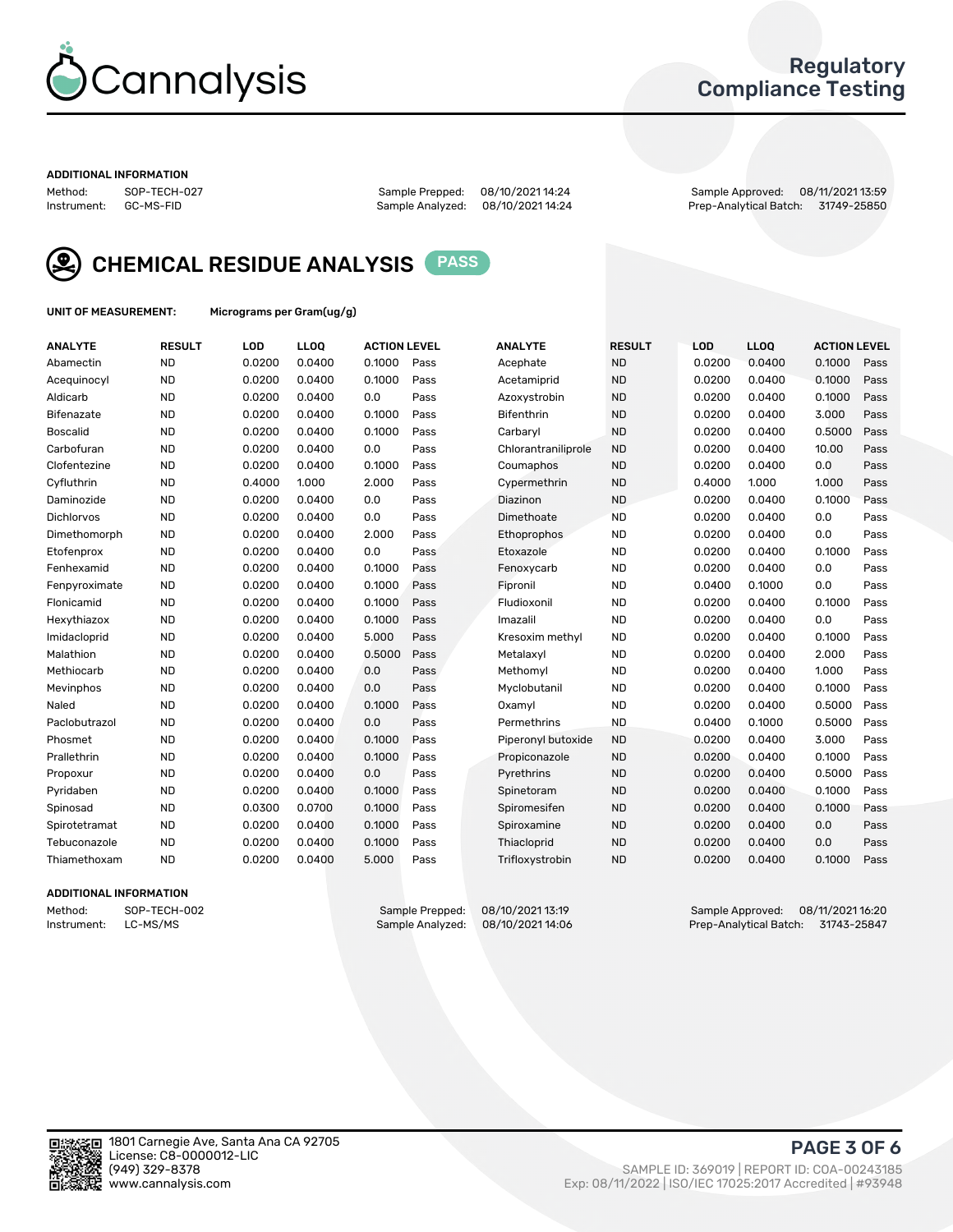

## CHEMICAL RESIDUE GC ANALYSIS PASS

rograms per Gram(ug/g)

| <b>ANALYTE</b>                | <b>RESULT</b> | LOD    | <b>LLOO</b> | <b>ACTION LEVEL</b> |                  | <b>ANALYTE</b>   | <b>RESULT</b> | LOD              | <b>LLOO</b>            | <b>ACTION LEVEL</b> |      |
|-------------------------------|---------------|--------|-------------|---------------------|------------------|------------------|---------------|------------------|------------------------|---------------------|------|
| Captan                        | <b>ND</b>     | 0.1000 | 0.2000      | 0.7000              | Pass             | Chlordane        | <b>ND</b>     | 0.0109           | 0.0136                 | 0.0                 | Pass |
| Methyl parathion              | <b>ND</b>     | 0.0400 | 0.1000      | 0.0                 | Pass             | <b>PCNB</b>      | <b>ND</b>     | 0.0200           | 0.0400                 | 0.1000              | Pass |
| Chlorfenapyr                  | <b>ND</b>     | 0.0800 | 0.1000      | 0.0                 | Pass             | Chlorpyrifos     | <b>ND</b>     | 0.0800           | 0.1000                 | 0.0                 | Pass |
|                               |               |        |             |                     |                  |                  |               |                  |                        |                     |      |
| <b>ADDITIONAL INFORMATION</b> |               |        |             |                     |                  |                  |               |                  |                        |                     |      |
| Method:                       | SOP-TECH-010  |        |             |                     | Sample Prepped:  | 08/10/2021 13:19 |               | Sample Approved: |                        | 08/11/2021 10:28    |      |
| Instrument:                   | GC-MS/MS      |        |             |                     | Sample Analyzed: | 08/10/2021 14:06 |               |                  | Prep-Analytical Batch: | 31744-25848         |      |
|                               |               |        |             |                     |                  |                  |               |                  |                        |                     |      |

## RESIDUAL SOLVENT ANALYSIS PASS

UNIT OF MEASUREMENT: Micrograms per Gram(ug/g)

| <b>ANALYTE</b>       | <b>RESULT</b> | LOD    | <b>LLOO</b> | <b>ACTION LEVEL</b> |      | <b>ANALYTE</b>           | <b>RESULT</b> | LOD    | LLOO  | <b>ACTION LEVEL</b> |      |
|----------------------|---------------|--------|-------------|---------------------|------|--------------------------|---------------|--------|-------|---------------------|------|
| Acetone              | <b>ND</b>     | 50.00  | 100.0       | 5000                | Pass | Acetonitrile             | <b>ND</b>     | 50.00  | 100.0 | 410.0               | Pass |
| Benzene              | <b>ND</b>     | 0.5000 | 1.000       | 1.000               | Pass | <b>Butane</b>            | <b>ND</b>     | 50.00  | 100.0 | 5000                | Pass |
| Chloroform           | <b>ND</b>     | 0.5000 | 1.000       | 1.000               | Pass | Ethanol                  | <b>ND</b>     | 50.00  | 100.0 | 5000                | Pass |
| <b>Ethyl Acetate</b> | <b>ND</b>     | 50.00  | 100.0       | 5000                | Pass | <b>Ethyl Ether</b>       | <b>ND</b>     | 50.00  | 100.0 | 5000                | Pass |
| Ethylene oxide       | <b>ND</b>     | 0.5000 | 1.000       | 1.000               | Pass | Heptane                  | <b>ND</b>     | 50.00  | 100.0 | 5000                | Pass |
| Hexane               | <b>ND</b>     | 50.00  | 100.0       | 290.0               | Pass | <b>Isopropyl Alcohol</b> | <b>ND</b>     | 50.00  | 100.0 | 5000                | Pass |
| Methanol             | <b>ND</b>     | 50.00  | 100.0       | 3000                | Pass | Methylene chloride       | <b>ND</b>     | 0.5000 | 1.000 | 1.000               | Pass |
| Pentane              | <b>ND</b>     | 50.00  | 100.0       | 5000                | Pass | Propane                  | <b>ND</b>     | 50.00  | 200.0 | 5000                | Pass |
| Toluene              | <b>ND</b>     | 50.00  | 100.0       | 890.0               | Pass | Xvlenes                  | <b>ND</b>     | 50.08  | 100.0 | 2170                | Pass |
| Trichloroethylene    | <b>ND</b>     | 0.5000 | 1.000       | 1.000               | Pass | 1.2-Dichloroethane       | <b>ND</b>     | 0.5000 | 1.000 | 1.000               | Pass |

#### ADDITIONAL INFORMATION

Method: SOP-TECH-021 Sample Prepped: 08/10/2021 14:27 Sample Approved: 08/11/2021 17:26<br>Instrument: HS-GC-MS/FID Sample Analyzed: 08/10/2021 14:28 Prep-Analytical Batch: 31750-25851 Prep-Analytical Batch: 31750-25851



UNIT OF MEASUREMENT: Cycle Threshold (Ct)

| <b>ANALYTE</b>                        | <b>RESULT</b>                 | LOD   | <b>LLOO</b> |                 | <b>ACTION LEVEL</b> | <b>ANALYTE</b> | <b>RESULT</b> | <b>LOD</b>       | <b>LLOO</b> |                  | <b>ACTION LEVEL</b> |
|---------------------------------------|-------------------------------|-------|-------------|-----------------|---------------------|----------------|---------------|------------------|-------------|------------------|---------------------|
| A.fumigatus                           | <b>ND</b>                     | 33.00 | 0.0         | 0.0             | Pass                | A. flavus      | <b>ND</b>     | 33.00            | 0.0         | 0.0              | Pass                |
| A. niger                              | <b>ND</b>                     | 33.00 | 0.0         | 0.0             | Pass                | A. terreus     | <b>ND</b>     | 33.00            | 0.0         | 0.0              | Pass                |
| <b>STEC</b>                           | <b>ND</b>                     | 33.00 | 0.0         | 0.0             | Pass                | Salmonella spp | <b>ND</b>     | 33.00            | 0.0         | 0.0              | Pass                |
|                                       | <b>ADDITIONAL INFORMATION</b> |       |             |                 |                     |                |               |                  |             |                  |                     |
| SOP-TECH-016, SOP-TECH-022<br>Method: |                               |       |             | Sample Prepped: | 08/11/2021 07:25    |                |               | Sample Approved: |             | 08/11/2021 17:49 |                     |

Instrument: qPCR Sample Analyzed: 08/11/2021 07:27 Prep-Analytical Batch: 31757-25866

PAGE 4 OF 6

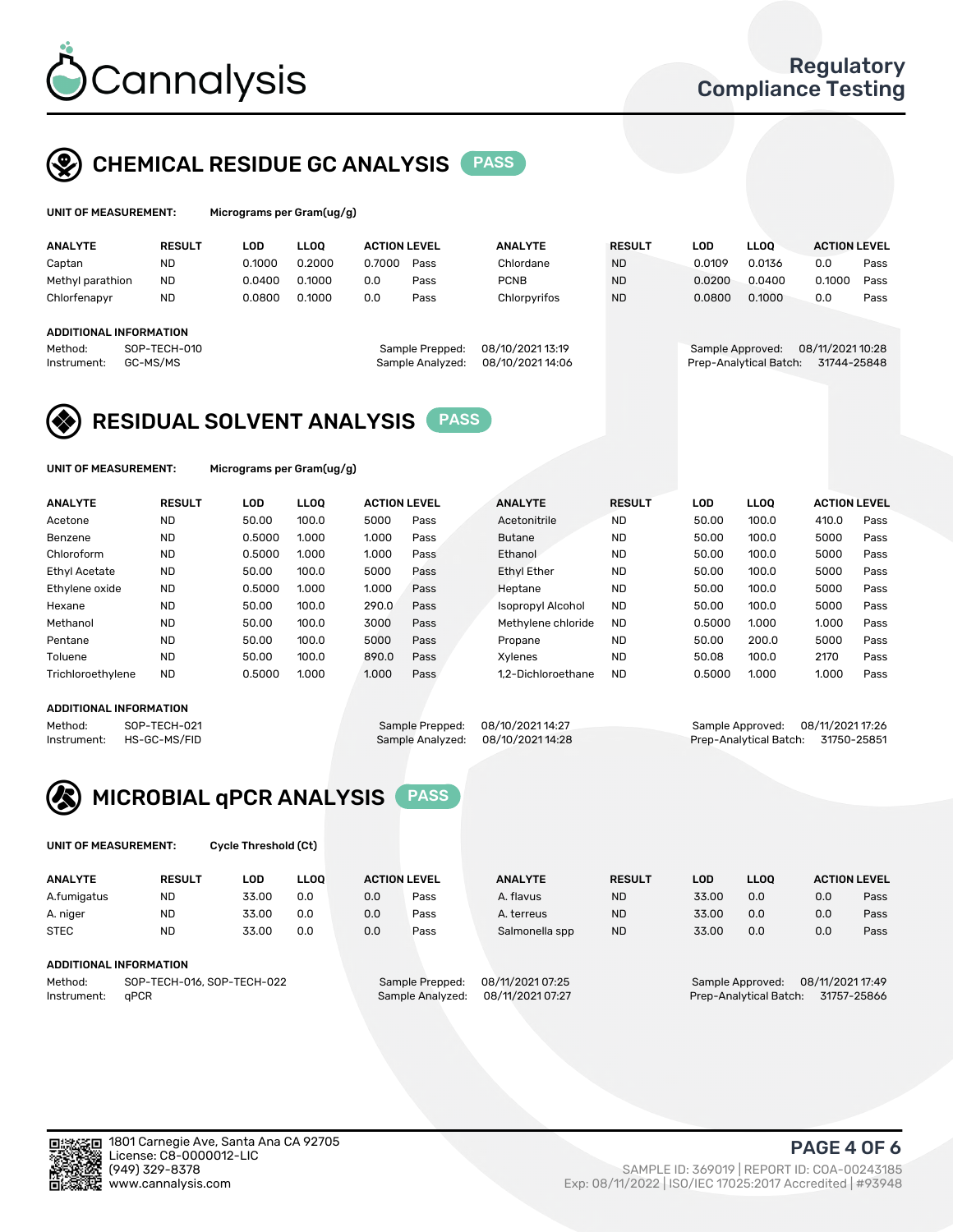



| <b>UNIT OF MEASUREMENT:</b>                                                                         |                        | Micrograms per Gram(ug/g) |             |                                     |                                      |               |                  |                                            |                                 |
|-----------------------------------------------------------------------------------------------------|------------------------|---------------------------|-------------|-------------------------------------|--------------------------------------|---------------|------------------|--------------------------------------------|---------------------------------|
| <b>ANALYTE</b>                                                                                      | <b>RESULT</b>          | <b>LOD</b>                | <b>LLOO</b> | <b>ACTION LEVEL</b>                 | <b>ANALYTE</b>                       | <b>RESULT</b> | <b>LOD</b>       | <b>LLOQ</b>                                | <b>ACTION LEVEL</b>             |
| Arsenic                                                                                             | <b>ND</b>              | 0.0120                    | 0.1000      | 0.2000<br>Pass                      | Cadmium                              | <b>ND</b>     | 0.0072           | 0.0500                                     | 0.2000<br>Pass                  |
| Lead                                                                                                | $<$ LLOO               | 0.0068                    | 0.0500      | Pass<br>0.5000                      | Mercury                              | <b>ND</b>     | 0.0060           | 0.0500                                     | 0.1000<br>Pass                  |
| <b>ADDITIONAL INFORMATION</b><br>Method:<br>Instrument:                                             | SOP-TECH-013<br>ICP-MS |                           |             | Sample Prepped:<br>Sample Analyzed: | 08/11/2021 10:01<br>08/11/2021 10:29 |               |                  | Sample Approved:<br>Prep-Analytical Batch: | 08/11/2021 17:43<br>31765-25876 |
| <b>MYCOTOXINS ANALYSIS</b><br><b>PASS</b><br>UNIT OF MEASUREMENT:<br>Micrograms per Kilogram(ug/kg) |                        |                           |             |                                     |                                      |               |                  |                                            |                                 |
|                                                                                                     |                        |                           |             |                                     |                                      |               |                  |                                            |                                 |
| <b>ANALYTE</b>                                                                                      | <b>RESULT</b>          | <b>LOD</b>                | <b>LLOO</b> | <b>ACTION LEVEL</b>                 | <b>ANALYTE</b>                       | <b>RESULT</b> | LOD              | <b>LLOO</b>                                | <b>ACTION LEVEL</b>             |
| Aflatoxin B1                                                                                        | <b>ND</b>              | 1.000                     | 2.000       | N/A                                 | Aflatoxin B2                         | <b>ND</b>     | 2.000            | 5.000                                      | N/A                             |
| Aflatoxin G1                                                                                        | ND.                    | 2.000                     | 5.000       | N/A                                 | Aflatoxin G2                         | <b>ND</b>     | 2.000            | 5.000                                      | N/A                             |
| <b>Total Aflatoxins</b>                                                                             | <b>ND</b>              | 10.00                     | 14.00       | 20.00<br>Pass                       | Ochratoxin A                         | <b>ND</b>     | 1.000            | 2.000                                      | 20.00<br>Pass                   |
| <b>ADDITIONAL INFORMATION</b><br>Method:                                                            | SOP-TECH-020           |                           |             | Sample Prepped:                     | 08/10/2021 11:33                     |               | Sample Approved: |                                            | 08/10/2021 16:05                |



| UNIT OF MEASUREMENT: |  |  |  |  |
|----------------------|--|--|--|--|
|----------------------|--|--|--|--|

Filth and Foreign Matter (%, #/3g)

| <b>ANALYTE</b>                                              | <b>RESULT</b> | <b>LOD</b> | <b>LLOO</b> | <b>ACTION LEVEL</b>                 |      | <b>ANALYTE</b>                       | <b>RESULT</b> | LOD | <b>LLOO</b>                                                                   | <b>ACTION LEVEL</b> |      |  |
|-------------------------------------------------------------|---------------|------------|-------------|-------------------------------------|------|--------------------------------------|---------------|-----|-------------------------------------------------------------------------------|---------------------|------|--|
| IF RH ME                                                    | <b>ND</b>     | 0.0        | 0.0         | 1.000                               | Pass | <b>IFM</b>                           | <b>ND</b>     | 0.0 | 0.0                                                                           | 25.00               | Pass |  |
| Mold                                                        | <b>ND</b>     | 0.0        | 0.0         | 25.00                               | Pass | <b>SSCD</b>                          | <b>ND</b>     | 0.0 | 0.0                                                                           | 25.00               | Pass |  |
| ADDITIONAL INFORMATION                                      |               |            |             |                                     |      |                                      |               |     |                                                                               |                     |      |  |
| SOP-TECH-009<br>Method:<br>Visual Inspection<br>Instrument: |               |            |             | Sample Prepped:<br>Sample Analyzed: |      | 08/10/2021 14:36<br>08/10/2021 14:40 |               |     | 08/10/2021 14:58<br>Sample Approved:<br>31751-25852<br>Prep-Analytical Batch: |                     |      |  |

Instrument: LC-MS/MS Sample Analyzed: 08/10/2021 11:34 Prep-Analytical Batch: 31737-25839